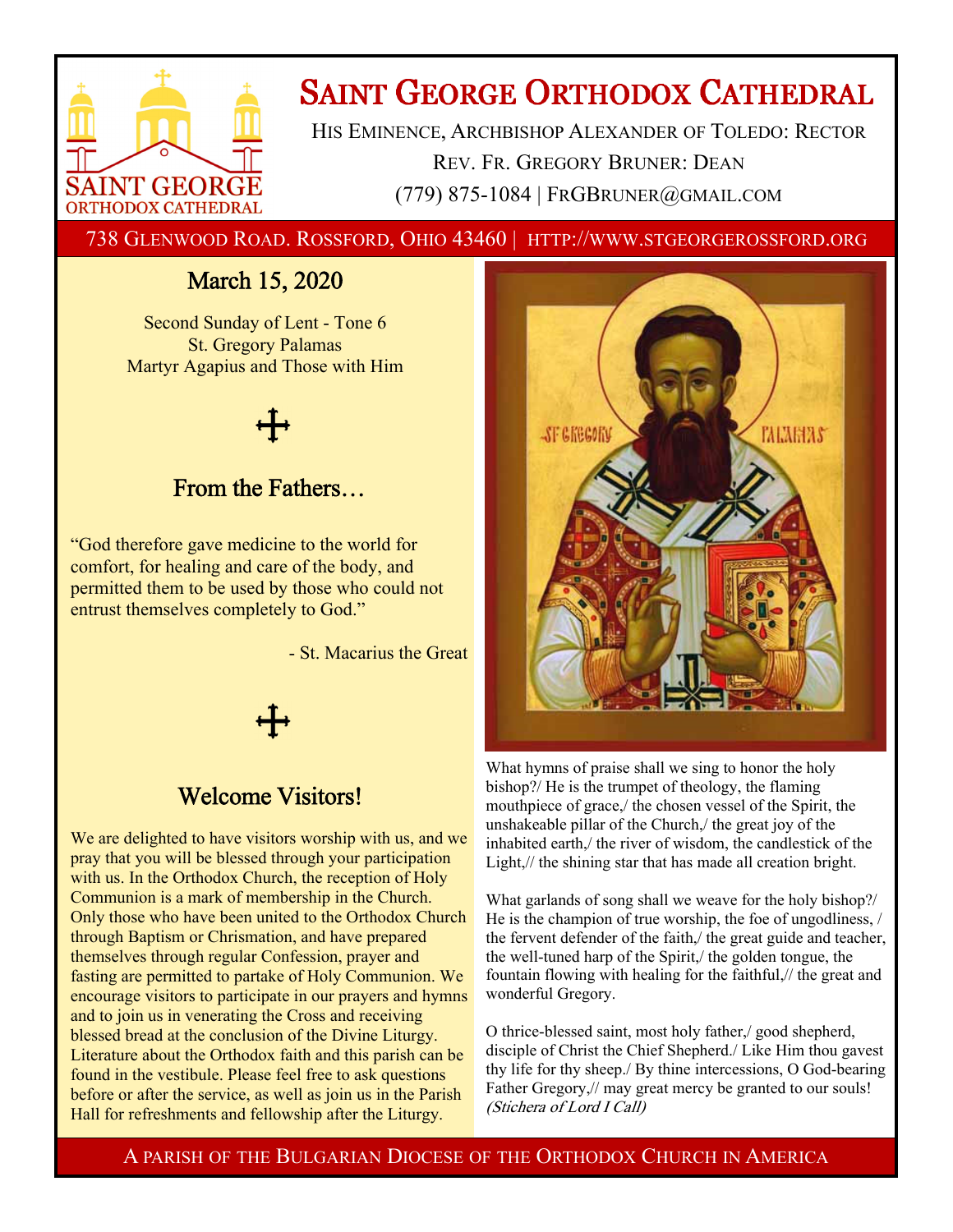### TODAY'S WORSHIP - HYMNS AND SCRIPTURE READINGS

#### Resurrection Troparion in Tone 6

The Angelic Powers were at Thy tomb;/ the guards became as dead men./ Mary stood by Thy grave,/ seeking Thy most pure body./ Thou didst capture hell not being tempted by it./ Thou didst come to the Virgin, granting life./ O Lord, Who didst rise from the dead,// glory to Thee.

#### Great Martyr George Troparion in Tone 4

As deliverer of captives/ and defender of the poor;/ healer of the infirm,/ champion of kings;/ victorious Great Martyr George,/ intercede with Christ our God;// for our souls' salvation.

#### St. Gregory Palamas Troparion in Tone 8

O light of Orthodoxy, teacher of the Church, its confirmation,/ O ideal of monks and invincible champion of theologians,/ O wonderworking Gregory, glory of Thessalonica and preacher of grace,// always intercede before the Lord that our souls may be saved!

#### Great Martyr George Kontakion in Tone 4

As we the faithful flee to thee for refuge and seek thy protection and speedy help,/ We entreat thee, O Champion of Christ, that we who sing thy praises may be delivered from the snares of the enemy/ and from every peril and adversary,// that we may cry: "Rejoice, O martyr George!"

#### Glory to the Father and to the Son and to the Holy Spirit.

#### St. Gregory Palamas Kontakion in Tone 8

Holy and divine instrument of wisdom,/ joyful trumpet of theology,/ together we sing thy praises, O God-inspired Gregory./ Since thou now standest before the Original Mind, guide our minds to Him, O Father,// so that we may sing to thee: "Rejoice, preacher of grace!"

Now and ever and unto ages of ages. Amen.

#### Lenten Triodion Kontakion in Tone 4

Now is the time for action!/ Judgment is at the doors!/ So let us rise and fast,/ offering alms with tears of compunction and crying:/ "Our sins are more in number than the sands of the sea;/ but forgive us, O Master of all,// so that we may receive the incorruptible crowns!"

#### Epistle: Hebrews 1:10-2:3

And: "You, LORD, in the beginning laid the foundation of the earth, and the heavens are the work of Your hands. They will perish, but You remain; and they will all grow old like a garment; like a cloak You will fold them up, and they will be changed. But You are the same, and Your years will not fail."

But to which of the angels has He ever said: "Sit at My right hand, till I make Your enemies Your footstool"? Are they not all ministering spirits sent forth to minister for those who will inherit salvation?

Therefore we must give the more earnest heed to the things we have heard, lest we drift away. For if the word spoken through angels proved steadfast, and every transgression and disobedience received a just reward, how shall we escape if we neglect so great a salvation, which at the first began to be spoken by the Lord, and was confirmed to us by those who heard Him.

#### Gospel: Mark 2:1-12

And again He entered Capernaum after some days, and

it was heard that He was in the house. Immediately many gathered together, so that there was no longer room to receive them, not even near the door. And He preached the word to them. Then they came to Him, bringing a paralytic who was carried by four men. And when they could not come near Him because of the crowd, they uncovered the roof where He was. So when they had broken through, they let down the bed on which the paralytic was lying. When Jesus saw their faith, He said to the paralytic, "Son, your sins are forgiven you."

And some of the scribes were sitting there and reasoning in their hearts, "Why does this Man speak blasphemies like this? Who can forgive sins but God alone?"

But immediately, when Jesus perceived in His spirit that they reasoned thus within themselves, He said to them, "Why do you reason about these things in your hearts? Which is easier, to say to the paralytic, 'Your sins are forgiven you,' or to say, 'Arise, take up your bed and walk'? But that you may know that the Son of Man has power on earth to forgive sins" – He said to the paralytic, "I say to you, arise, take up your bed, and go to your house."

Immediately he arose, took up the bed, and went out in the presence of them all, so that all were amazed and glorified God, saying, "We never saw anything like this!"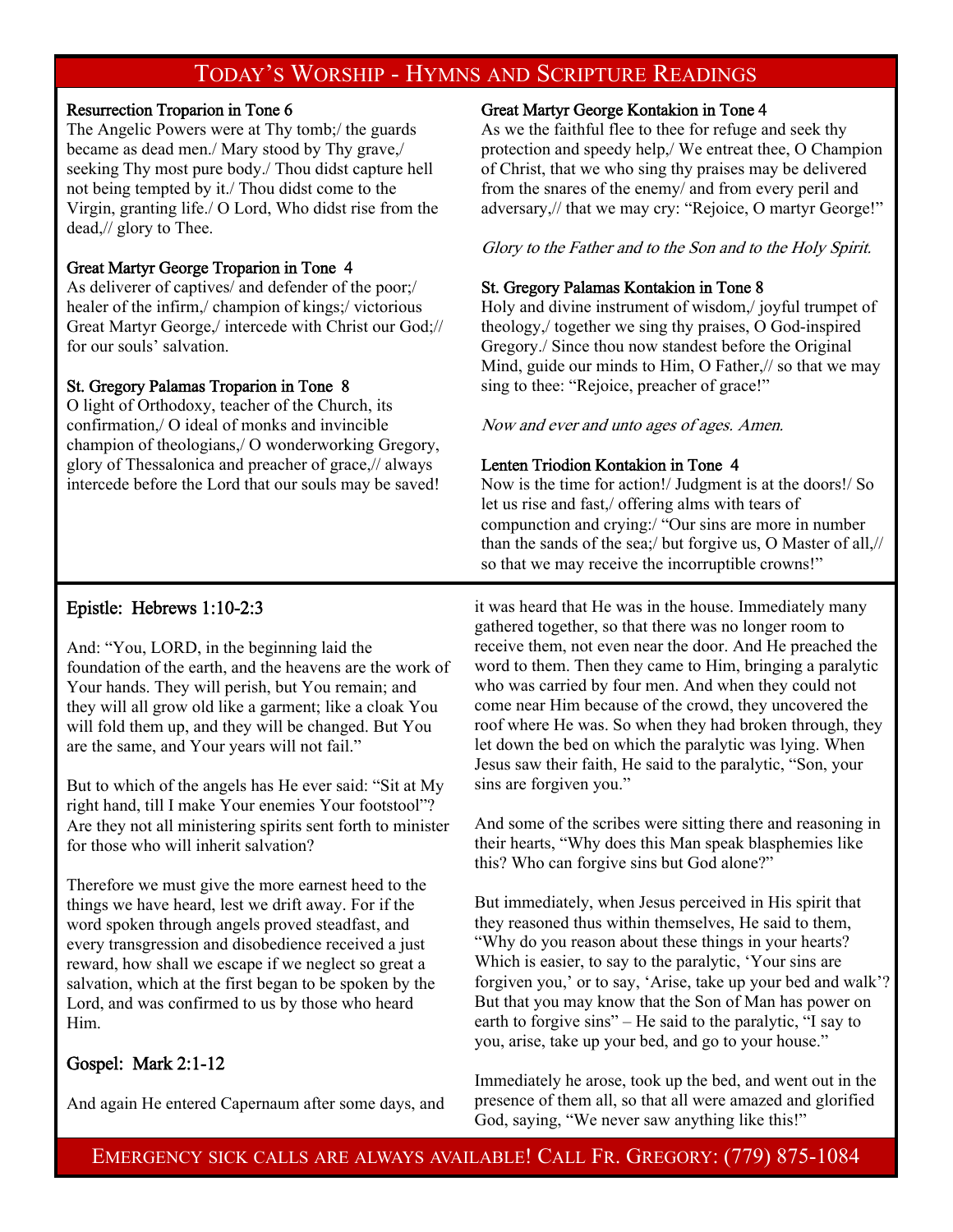### THIS WEEK AND LIFE IN CHRIST

#### Sunday, March 15th 10:00 AM Divine Liturgy 11:30 AM Church School

Second Sunday of Lent St. Gregory Palamas Hebrews 1:10-2:3, Hebrews 7:26-8:2 Mark 2:1-12, John 10:9-16

#### Monday, March 16th

 $\overline{1}$ 

 $\overline{a}$ 

 $\overline{a}$ 

 $\overline{a}$ 

Martyr Sabinas of Egypt Martyr Papas of Lyconia Genesis 6:9-22, Proverbs 8:1-21

#### Tuesday, March 17th

Ven. Alexius the Man of God St. Patrick, Bishop of Armagh, Enlightener of Ireland Genesis 7:1-5, Proverbs 8:32-9:11

#### Wednesday, March 18th 6:00 PM Presanctified Liturgy

Repose of St. Nikolai of Zhicha St. Cyril, Archbishop of Jerusalem Genesis 7:6-9, Proverbs 9:12-18

#### Thursday, March 19th

Martyrs Chrysanthus and Daria and those with them Martyr Pancharius, at Nicomedia Genesis 7:11-8:3, Proverbs 10:1-22

#### Friday, March 20th

Holy Fathers slain a the Monastery of St. Sabbas Martyr Photini, the Samaritan woman Genesis 8:4-21, Proverbs 10:31-11:12

#### Saturday, March 21st 5:00 PM Great Vespers

Memorial Saturday St. James the Confessor, Bishop of Catania Hebrews 10:32-38, 1 Thessalonians 4:13-17 Mark 2:14-17, John 5:24-30

#### Sunday, March 22nd 10:00 AM Divine Liturgy

Third Sunday of Lent Veneration of the Cross Hieromartyr Basil of Ancyra Hebrews 4:14-5:6, Mark 8:34-9:1



#### COVID-19 Guidance from Archbishop ALEXANDER

I am asking all parishes and missions in the Bulgarian Diocese, in addition to the directives from the Statement of the Holy Synod, to respond in the following manner:

 All parish and mission events and activities, including coffee fellowship, church school, and the rest, and all services other than Vespers on Saturday evenings



(Vespers with priest, deacon, server, chanter), the Sunday Liturgy of St. Basil the Great, the Vesperal Liturgy of the Great Feast of Annunciation, and the Presanctified Liturgies, are cancelled beginning Monday, March 16th through Sunday, April 5th, at which point we will adjust as the situation warrants.

- All who are at risk: the elderly, those with pre-existing conditions, any who are actively sick or exhibiting signs of illness including choir directors, singers, servers, readers, subdeacons should consider the guidelines from the Centers for Disease Control (CDC) and the World Health Organization (WHO) and act prudently first with regard to others and then with regard to themselves.
- Those who do not attend the divine services are encouraged to say prayers from their prayer books at home during the time of the divine services.

This is not the season of Great Lent we anticipated, but it is nonetheless a fitting Lenten effort: focus on the greater good of our neighbors, recognizing that this initial response to this pandemic will work for the greater good of our faithful and our neighbors. Use this time of "social distancing" for prayer and to keep vigil "in one's cell."

#### Prayer from the Statement from the Holy Synod of Bishops of the Orthodox Church in America

Priest: O God Almighty, Lord of heaven and earth, and of all creation visible and invisible, in thine ineffable goodness, look down upon us, thy people gathered in thy Holy Name. Be our helper and defender in this day of affliction. Thou knowest our weakness. Thou hearest our cry in repentance and contrition of heart. O Lord who lovest mankind, deliver us from the impending threat of the Corona Virus. Send thine angel to watch over us and protect us. Grant health and recovery to those suffering from this virus. Guide the hands of physicians and preserve those who are healthy. Enable us to continue to serve our suffering brothers and sisters in peace that together we may glorify thy most honorable and majestic name of the Father and of the Son and of the Holy Spirit, now and ever and unto ages of ages.

Choir: Amen.

HAVE A QUESTION OR NEED TO CHAT? CALL OR EMAIL FR. GREGORY.